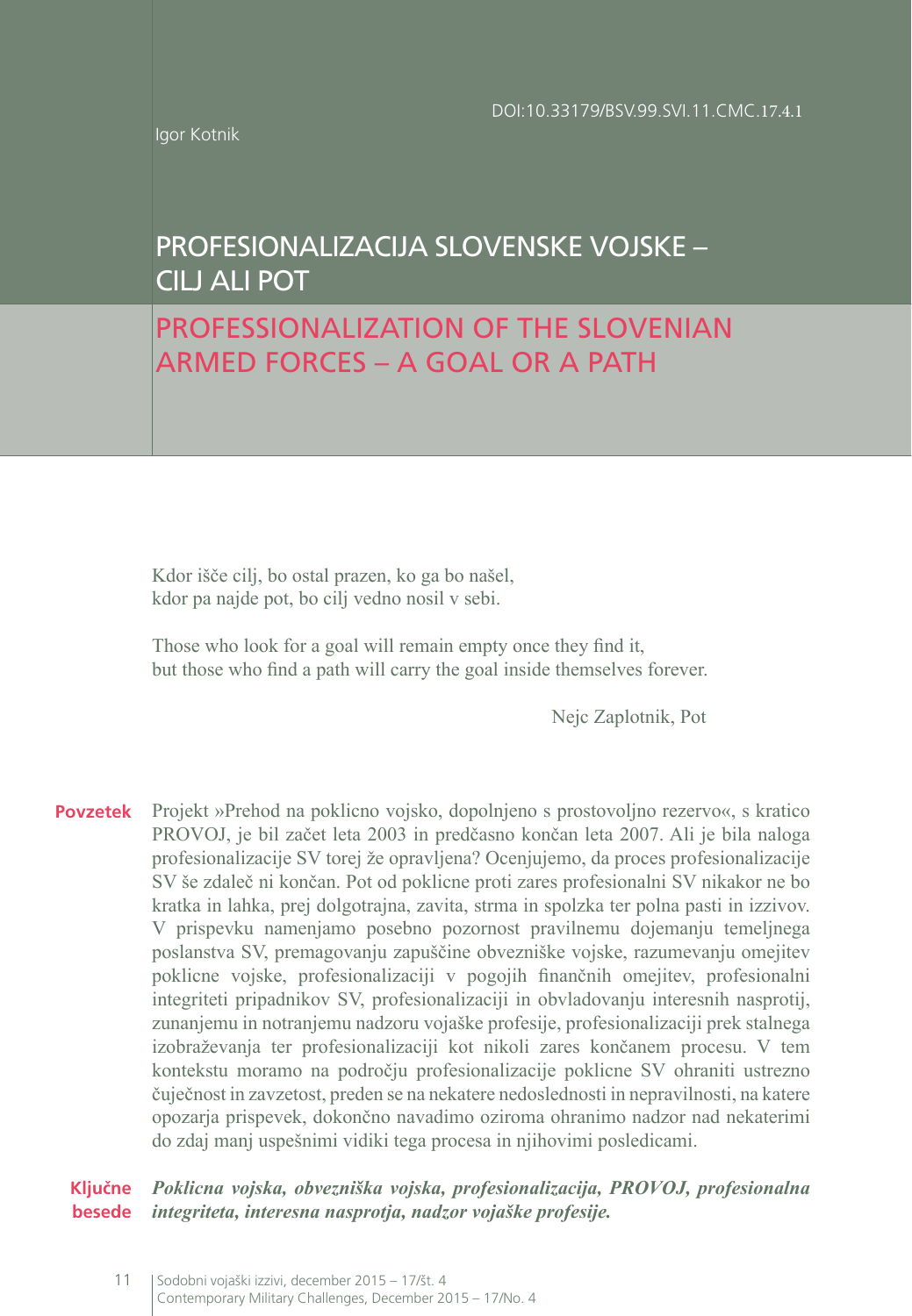**Abstract** The project »Transition to Professional Armed Forces Complemented with Contractual Reserve« (PROVOJ) was launched in 2003 and concluded prematurely in 2007. Has thus the mission of Slovenian Armed Forces (SAF) professionalization been completed? We estimate that SAF professionalization is far from being complete. The path from career to truly professional Slovenian Armed Forces will certainly not be short and easy, but rather time consuming, winding, steep, slippery and full of traps and challenges. In the article, special attention is devoted to a proper understanding of the basic SAF mission, the overcoming of the conscription system heritage, understanding of professional armed forces restrictions, professionalization in austerity, professional integrity of SAF members, professionalization and management of conflicts of interests, internal and external control of the profession of arms, professionalization through continuous training and professionalization as a never-really-completed process. In this context, a proper amount of vigilance and commitment should be preserved in the professionalization of career armed forces, before we completely adapt to certain inconsistencies and irregularities underscored in this article and not to preserve the same level of control over some hitherto less successful aspects of this process and their consequences.

#### **Key words** *Professional armed forces, conscription armed forces, professionalization, PROVOJ, professional integrity, conflicts of interest, control of the profession of arms.*

**Introduction** Since 2000, the Republic of Slovenia has faced serious problems in the organization of obligatory military service which gave rise to deliberations on transition from the conscript to a professional armed force. In this context, the project Transition to Professional Armed Forces Complemented with Contractual Reserve (PROVOJ) was launched in 2003.

> The project was divided into several sub-projects, some of which especially successfully appeased the consequences of a relatively fast transition from the conscript to a professional armed force. After five years, it was established that the project had achieved its purpose and the professionalization process was completed. The decision was based on the conviction that a career armed force is already professional and that professionalization is a goal, and not a path or process without a clearly identifiable goal.

> Has thus the mission of Slovenian Armed Forces' (SAF) professionalization been completed, or would it be reasonable to be less self-sufficient and try to accomplish anything else in the field of the professionalization of the career SAF?

#### **1 PROFESSIONALISATION OF (NON-)COMMISSIONED OFFICERS OR THE ENTIRE ARMED FORCE?**

Until recently, it has been generally believed that the relationship between occupations and professions is dichotomous, both being characterized by opposing traits. Svetlik (1999) argues, however, that the two phenomena may not be as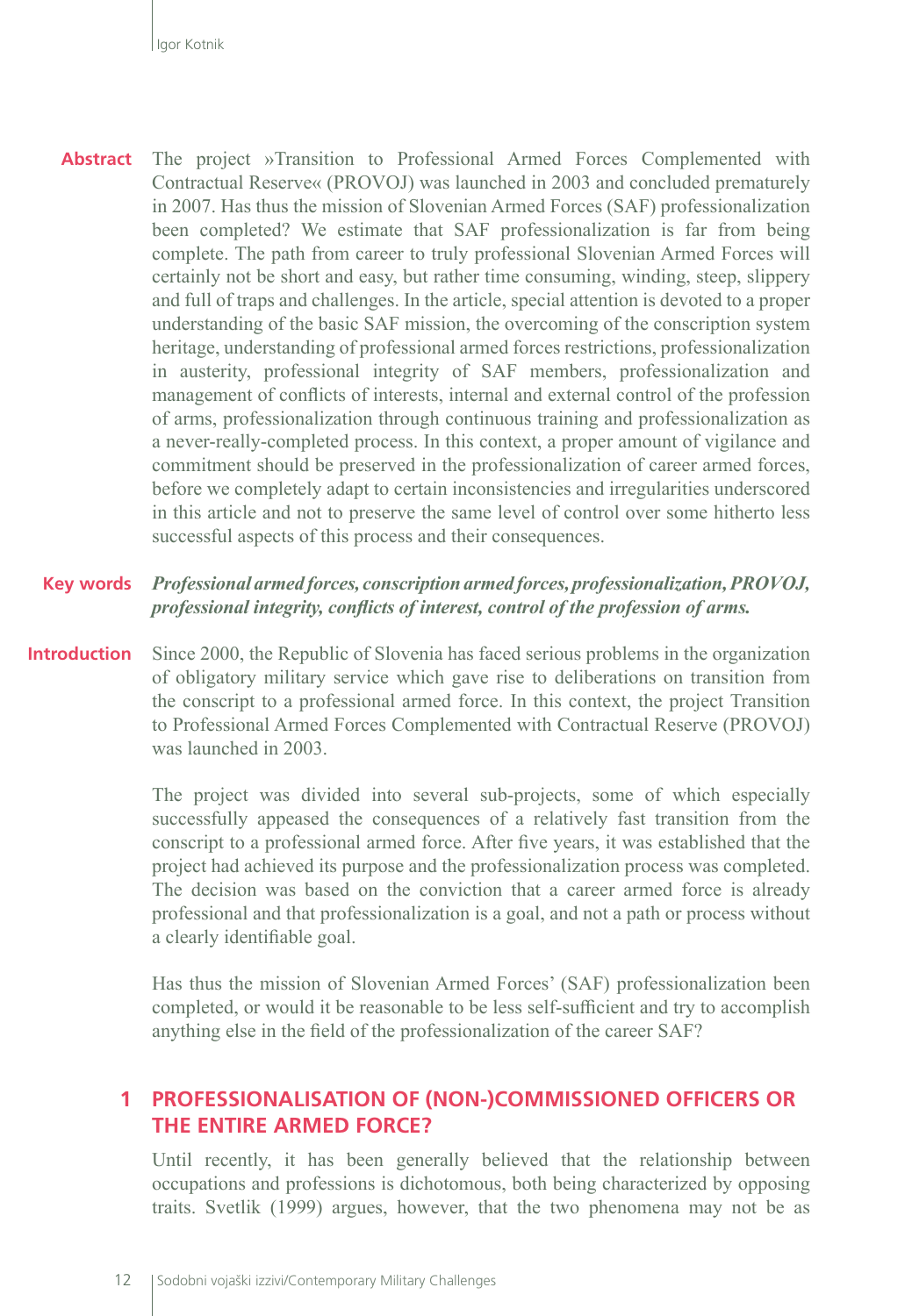exclusive as they appear at first sight and suggests that the analysis of occupations and professions should be based on continuity. On the one side of continuity there are weakly expressed occupations, and on the other side there are ideal-type professions involving all of the implied traits. In this context, professionalization is regarded as a process where specific occupations gradually gain the increasing number of profession traits.

Professionalism is hence the desired ideal-type end state of professional development against the described continuity, while professionalization is a never-ended process or path leading towards this goal. The SAF professionalization process remains, therefore, unfinished, particularly in the context of differentiation among individual categories of military personnel – officers, non-commissioned officers, and soldiers. Officers as being one of the classic professions, beside priests, medical doctors andjudges, are undoubtedly the most professionalised part of modern military organizations, where professionalization is no longer limited exclusively to this category of military personnel.

| Table 1:<br>Characteristics       | <b>OCCUPATIONS</b>                                                        | <b>PROFESSIONS</b>                                              |
|-----------------------------------|---------------------------------------------------------------------------|-----------------------------------------------------------------|
| of occupations<br>and professions | Marginally placed in division of work within society                      | Centrally placed in division of work within society             |
|                                   | Members are disorganized                                                  | Members have an organization of their own                       |
|                                   | Possess lower qualifications and receive short-term<br>training           | Possess high qualifications and receive long-term<br>training   |
|                                   | Experience-based activity                                                 | Activity is based on a systematic theory                        |
|                                   | Consumer-based selection and evaluation of their<br>products and services | Clients accept their expertise and service as<br>unquestionable |
|                                   | Market-regulated position                                                 | State-regulated position                                        |
|                                   | Activity is based on technical instructions                               | Activity is based on code of professional ethics                |
|                                   | Possess no specific occupational culture                                  | Develop specific professional culture                           |
|                                   | Free entry into occupational activity                                     | Control mechanism for professional entry                        |
|                                   | Low autonomy                                                              | High autonomy                                                   |
|                                   | Poor identification with occupation                                       | Strong identification with profession                           |

*Source: Svetlik, 1999.*

In order to reduce differences in the officer – non-commissioned officer relationship, and even more in the officer - soldier relationship, it is not only admissible, but more and more necessary to gradually expand the professionalization concept from the officer corps across the entire military organization of developed industrial societies. This is also clearly evident in the following table, where it can be estimated that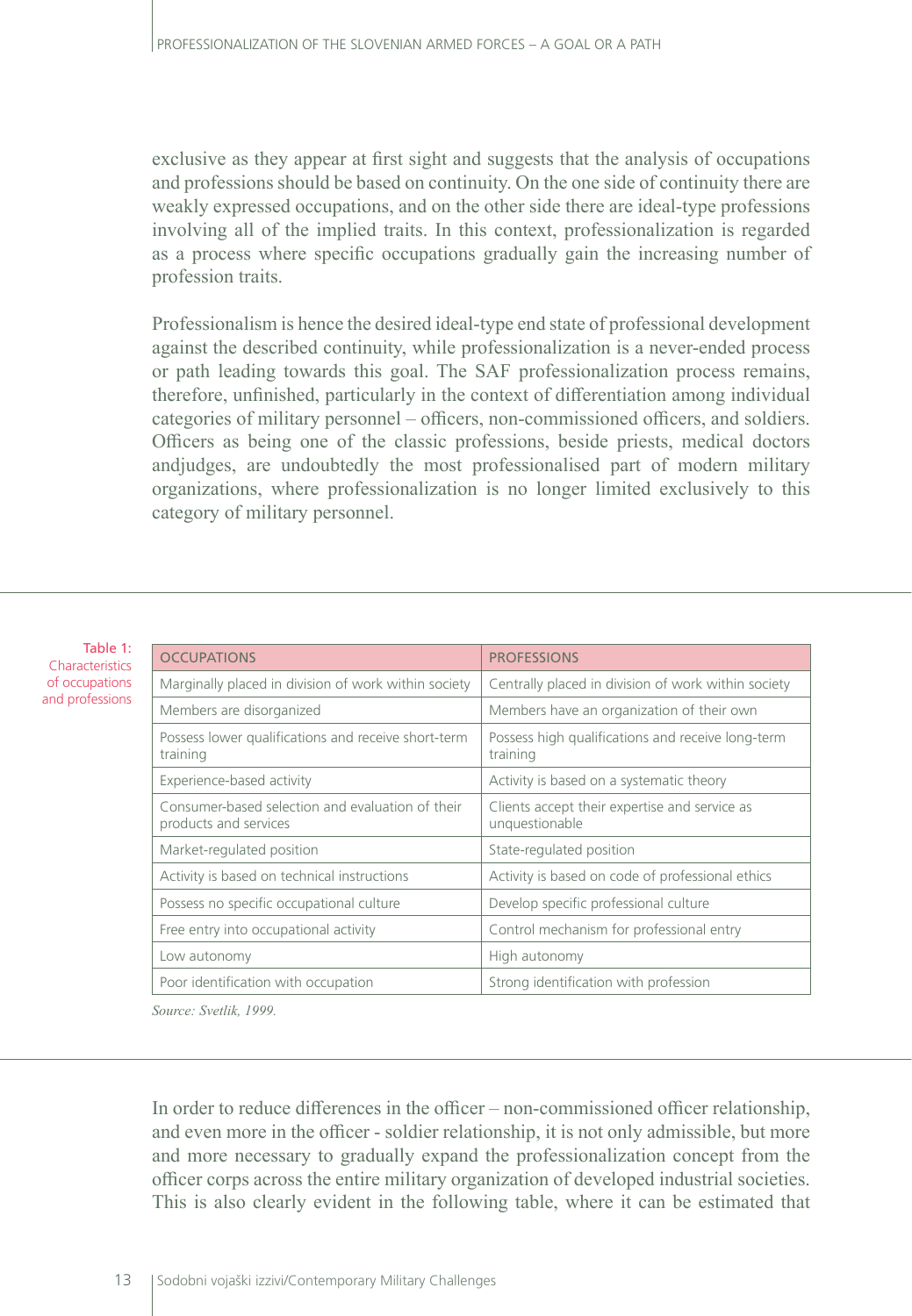not only non-commissioned officers but soldiers as well are increasingly exhibiting professional qualities.

It might have been true once that soldiers without (non-)commissioned officer ranks are placed marginally in the societal division of work, are not specifically organized beyond their working environment, possess low qualifications, undergo short-term training, share no particular occupational culture, function without regard to the code of professional ethics and lack identification with their occupation, which is definitely no longer the case nowadays. Shifts are evident, but the path from a career to a genuinely full professional SAF will certainly not be short and easy, but rather time consuming, winding, steep, slippery and full of traps and challenges. Some of the major or more interesting ones will be explored in the continuation of the article.

#### **2 CHALLENGE NO. 1 – APPROPRIATE PERCEPTION OF THE SAF'S BASIC MISSION**

Viewed as a whole, the career SAF lacks sufficient combat orientation as a military organization<sup>1</sup>, which should be primarily directed towards the development of warfare power and combat ethos, where its stabilisation and humanitarian potential should be developed in parallel, although it is anything but that. In the long run, this may have an adverse impact on the self-image of the SAF and its members as well as the defence capacity of the state. Attention should also be given to individual occurrences of marginalisation and negative selection of career members with a distinct combat orientation or even their self-exclusion from the military organizations<sup>2</sup> because of their frustration with an almost two-decade-long exclusion of SAF structures from real combat operations. The basic mission of any military is namely to provide realistic military force which, when other national power instruments fail to produce anticipated results, can protect, enforce and defend national interests.

Slovenian politics and public should be aware that the long-lasting obstacles in the evaluation of the training and readiness level of the professional armed force under realistic combat conditions prevent its normal development and impair its institutional integrity. Thus we are exposed to criticism that the Republic of Slovenia does not equally accept the sharing of burdens and risks in providing peace, security and stability within the international community, and hence increase the possibility of SAF's inefficient provision of national or collective defence.

*<sup>1</sup> Although this can no longer apply to individual SAF units trained in accordance with combat training instructions and manual, and undergoing the full operational capability system as well as appropriate verification process, we are still far away from the point when this will become common for the entire active component of the SAF, let alone for the members of contract reserve.* 

*<sup>2</sup> Termination of employment relationship in the SAF which results from employment in private security and military*  enterprises performing tasks in global crisis areas is still a rare case. It can with potential concentration in *individual military units nevertheless severely disturb their stability and development uniformity.*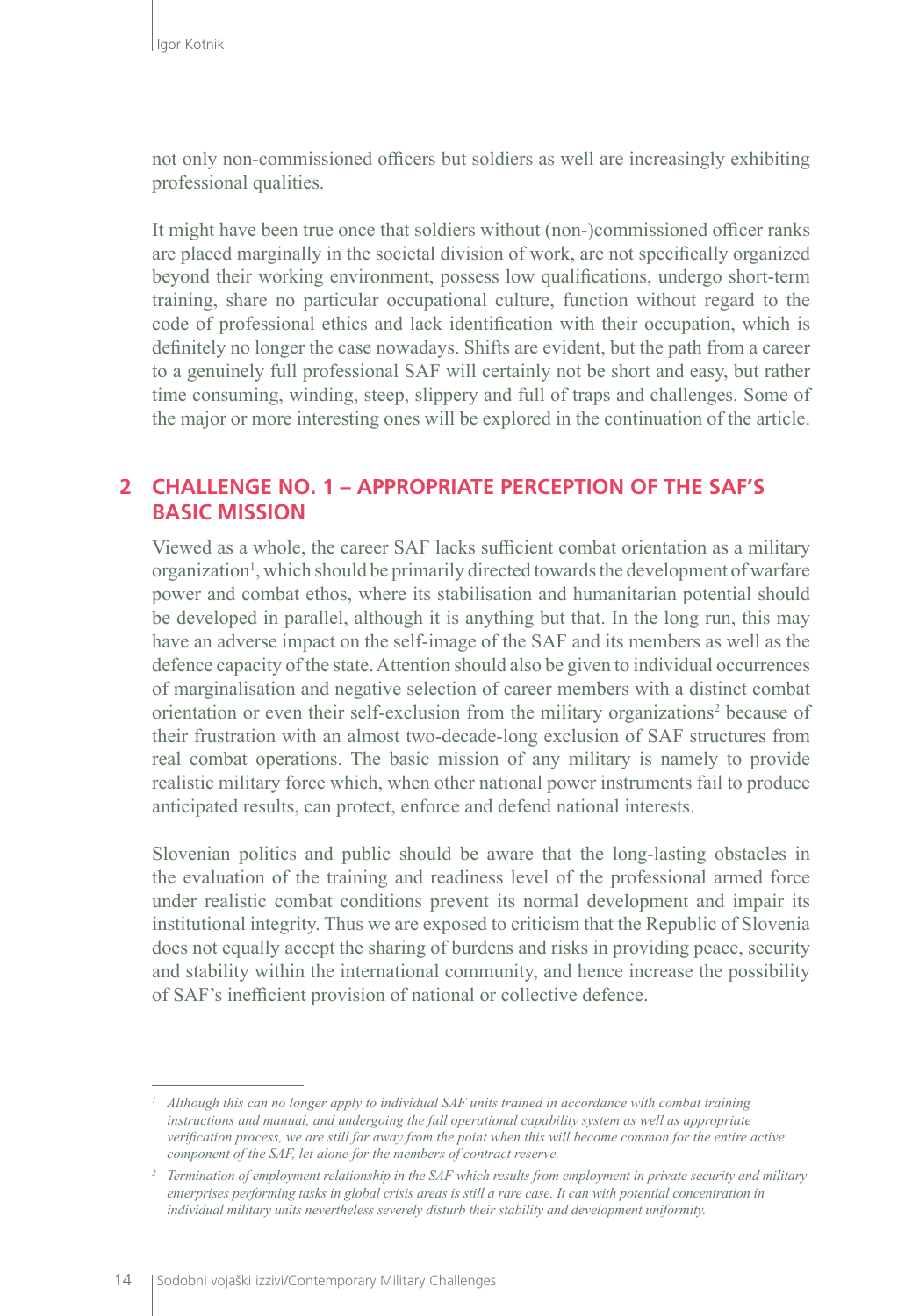### **3 CHALLENGE NO. 2 – ADDRESSING THE LEGACY OF THE CONSCRIPT ARMY**

The career SAF has evolved through a relatively short and soft transformation process from the conscript army, which is the reason for only partial abandonment of the legacy of the former organizational format.

Self-restraint of the Slovenian politics and public regarding the use of professional armed force in high-risk international operations and missions is well-marked. Slovenian public in particular behaves as if the Republic of Slovenia has not undergone transition from the conscript military that is understandably highly sensitive about any victims, to a totally different format of a career army. As the entry into a professional armed force is voluntary, the character of which is expeditionary rather than territorial, its members are exposed to a higher risk as early as at the beginning. I do not wish to be misunderstood – nobody wants to have victims. However, the ever-present fear of politics and public about the issue of victims should not have a negative impact on the implementation of national interests or military professional qualifications of SAF structures for operations in international operations and missions.

In the professional SAF structure, the ratio among individual categories of military personnel is still a clear indication of the legacy of the conscript army. Similarly, the target ratio of 1 : 2 : 5 between officers, non-commissioned officers and soldiers laid down in planning documents has still not been attained. Achieving a more appropriate ratio is a highly demanding and long-lasting task, which must be maintained and sought by virtue of its significance.

The transition from the conscript to a career armed force led to a relatively quick downsizing of operational and military capabilities envisaged as part of the organization and mobilization development. Despite disbanding some of the commands, such as the military territorial commands<sup>3</sup>, the SAF command structure nevertheless remains oversized, not in terms of the number of commands but rather with regard to their manning levels and process duplication. Operational combat capabilities of the SAF career force are comparatively too moderate.

With the abolition of the conscript army, the flow of the cheap workforce of conscripts doing military service came to an end. It is hence unacceptable to engage expensive career soldiers, for instance military police, not only because of their salary, but also due to the investment into their education and training, for simple tasks, such as reception service instead of outsourcing cheaper services.

Loyalty in a modern career army does not necessarily mean absolute subordination to non-appellate authority. In accordance with new Military Doctrine (2006) principles,

<sup>&</sup>lt;sup>3</sup> It becomes increasingly evident that their disbandment was not only illegal, but it also had a negative impact on *maintaining SAF's integration into civilian environment, which was often discussed by the author of this article and others.*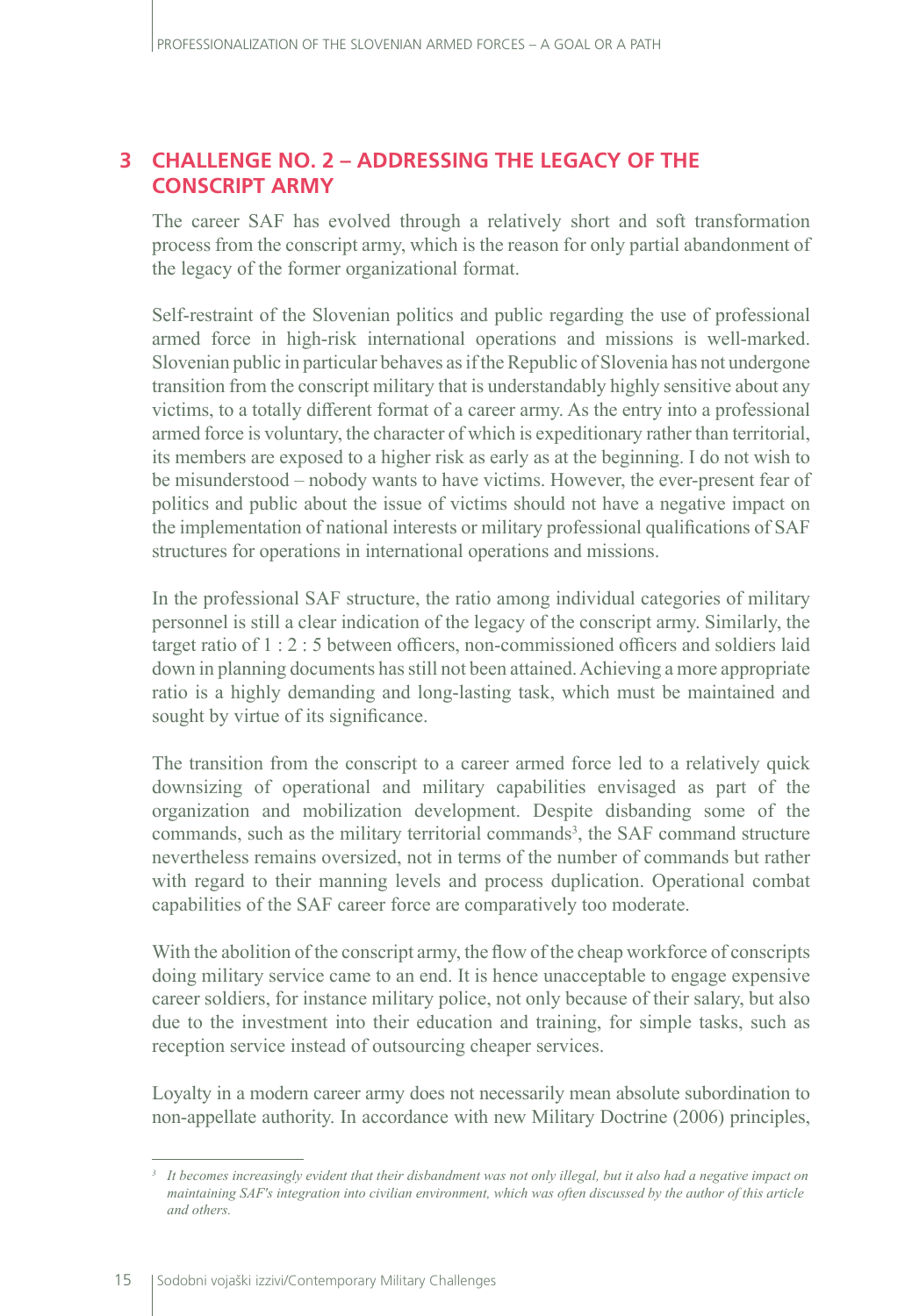the loyalty of subordinates to their superiors is reflected in the fulfilment of orders which implement the mission of the Slovenian Armed Forces, promote the interests of the Republic of Slovenia and strengthen its reputation in the international community. Loyalty is demonstrated through mutual trust and respect, as well as disciplined and accountable accomplishment of duties, and not through blind obedience and submissiveness, which is still not a widely applied practice in the career SAF.

An important issue for the career SAF is the inappropriate organization of the daily working time, which can be partly related to the conscript army and the status of military personnel equal to civil servants in public administration, but also to the unwillingness of the SAF to transform as an institution into a conventional career armed force with a more functional working rhythm, allowing more flexibility within the work code regulating public administration.

An ever-present challenge for career armies is still the status of career military personnel upon termination of their contract relationship for a limited period of time or completion of age limit for professional soldiers (NCOs and COs excluded), which is set at 45 years in the Republic of Slovenia. When addressing this challenge, an adequate balance must be sought among the interests of individuals, the military organization, the state and the society. Seeking appropriate consensus in the interim period is impaired due to past experiences of the conscript army, when professional military service contracts for (non-)commissioned officers were, as a rule, concluded for an unlimited period of time, and the employees were not confronted with the challenge of a second career and a new job in the civilian labour market at the half of their length of service. The market is (still) unfavourable to former career military personnel compared to some countries with long-standing experiences of a career army. As a balanced and sustainable development of a career army is inevitable necessitated by contract relationship for a limited period of time, the challenge should be given more attention and adequate social mechanisms should be provided to reduce uncertainty and potential dissatisfaction of career military personnel.

#### **4 CHALLENGE NO. 3 – UNDERSTANDING THE LIMITATIONS OF THE CAREER ARMY**

It is an undeniable fact that a career army can only be sufficient as a peacetime military instrument of the Republic of Slovenia. This, however, does not mean that it would be rational to supplement it with conceptual or even structural solutions following the very example of the former Territorial Defence Forces. We namely live in a new military strategic reality, which allows only reasonable use of former experiences and not their copies.

This on the other hand does not imply a non-appellate and uncritical belief in the all-mightiness of the concept of collective defence. It needs to be understood that collective defence by definition is just a synergy set of national defence. Each state should be capable of ensuring its own military security and contributing at the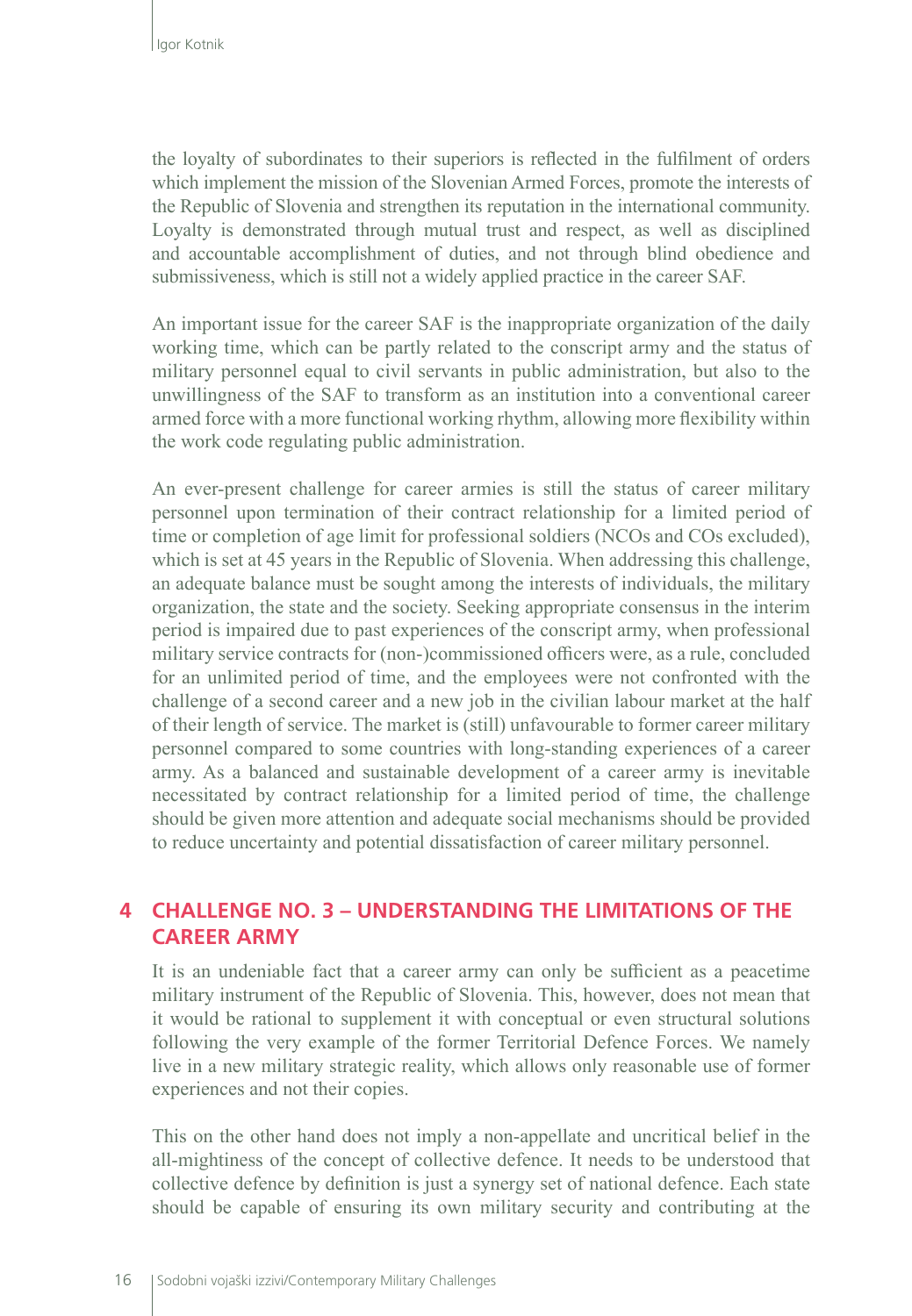same time to military security of allies and partners. Since in the event of extreme deterioration of security situation in the international community this objective cannot be met nationally solely with the help of career military, nations have to look for appropriate system and organization solutions facilitating the establishment of larger military capabilities in order to counter potentially bigger, intensified and long-lasting military threats.

Slovenia is therefore developing a concept of military strategic reserve which would enable reorganization and growth of peacetime defence and military capabilities into those adequate for wartime. In this regard, comprehensiveness of social endeavours plays a very important role and should be given particular attention due to the specific relationship between the career military and civilian society. The SAF still ranks high in public opinion polls on trust, although the delineation process of the career military from the civilian society is clearly perceived.<sup>4</sup> The adverse effects are still not visible for the time being, but at time of ease and complacency as well as ignorance of this challenge a sudden tectonic slide of social acceptability and popularity of career military may occur with little chances for subsequent mending.

#### **5 CHALLENGE NO. 4 – PROFESSIONALISATION IN SPITE OF AUSTERITY MEASURES5**

The purpose and mission and tasks of the SAF, i.e. the ends of the defence system and the SAF, are clear. Since the means are, however, increasingly limited, we have for several years reminded about the need for deep reflection on the established ways of implementing national security and defence objectives of the state, and the search for new ones.

Owing to dynamic changes in the strategic environment, the defence sector reforms are a cyclic necessity, which has been this time additionally spurred and impaired at the same time due to limited means. In a few years' time, it will probably be impossible to achieve the planned level of defence expenditure and its adequate structure.

As a result of a recent transition to a career armed force, this represents an even more difficult situation for the Republic of Slovenia with the transition from a workingintensive form of conscript army to a financially intensive defence concept. This does not mean that the career aspect is in nominal terms costlier than the conscript system which is based on quantity, but its effectiveness relies more on armament

*<sup>4</sup> The indicators of this process are as follows: through transition from the conscript to the career army, the system-based entry of the part of the population into the military through military service and participation in military exercises was suspended, the number of barracks was reduced, all military facilities had been removed from certain parts of the country (Bela krajina region, Koroška region, Soča valley region), military territorial commands (VTP) were disbanded, and the defence system, the SAF and civilian society activities (societies of particular importance for defence, logistic support of public events etc) received less support.*

*<sup>5</sup> See also Kotnik, Igor (2012). Zmanjševanje finančnih sredstev za obrambo – Naloge enake, denarja manj. Obramba Magazine, February 2012, 4–8.*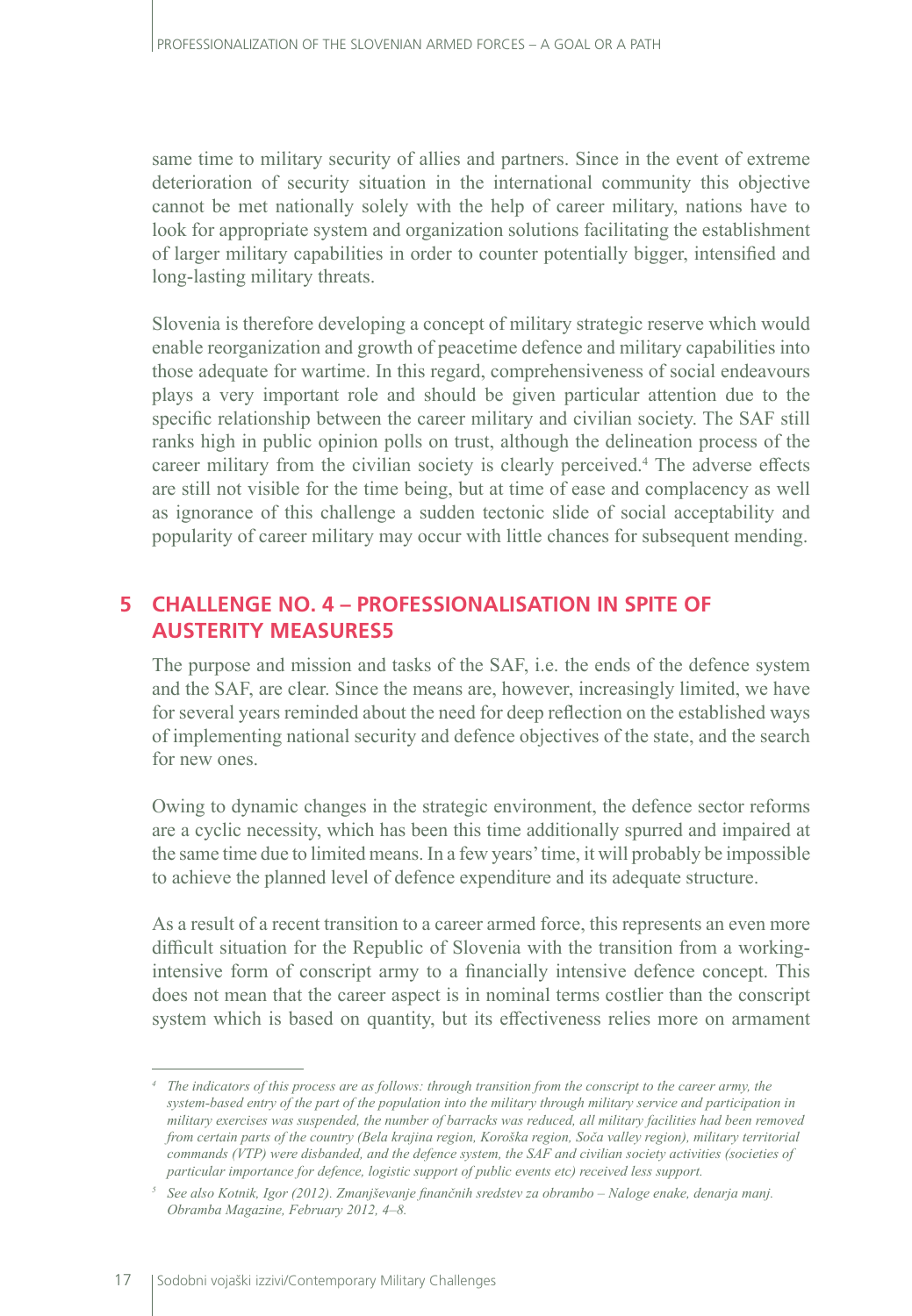and equipment quality and availability of financial means for development and investment (modernization). Without the necessary financial means, the majority of positive effects of transition to a career armed force will vanish over the mid-term, while over the long-term the underfunded career SAF may turn into a caricature.

Therefore, it is necessary to make a resolute deviation from the false impression that small countries can have everything the big ones have, be it in terms of the form and structure of defence capabilities. If such logic was partially acceptable during economic activity, it has become entirely unacceptable and irresponsible in the time of financial crisis and economic recession. The Republic of Slovenia should, similarly to NATO, develop generic planning security and defence scenarios and the associated requirements for defence capabilities of adequate quantity and quality in roder to pursue and defend national interests and ambitions during peacetime, emergency situations and wartime, which would be based on strategic political and development-guiding documents and credible analysis of long-term external security threats posed to the Republic of Slovenia. In the next step, a comparison of the needed and available defence capabilities should be carried out to identify their surpluses and gaps, determine priorities and abandon unpromising capabilities allowing us to free the financial means required for the maintenance of the existing prioritized military capabilities and development of the urgently needed niche capabilities.

It should be understood that the time of austerity measures provides an excellent opportunity for investment into the organizational software, where along with various forms of education, training and exercises consideration should be particularly given to the improvement of psychosocial atmosphere and leadership as well as to the identification of innovative conceptual and doctrinal solutions which in spite of limited resources for the procurement of advanced armament and technical systems can function as multipliers of increased operational effectiveness of military capabilities.<sup>6</sup>

#### **6 CHALLENGE NO. 5 – PROFESSIONAL INTEGRITY OF SAF MEMBERS**

Professionalism also involves assuming responsibility for one's own professional and social conduct. This includes professional, i.e. military in our case, and general social ethics and morale. According to Drinovec (2002), it is not only about the principle of doing good and not doing bad, but doing the right thing also for the duty and avoid doing wrong.

Formally, the area of professional military ethics in the Republic of Slovenia is adequately regulated in the Code of Military Ethics of the Slovenian Armed Forces (2009). The issue is, however, whether this ethics has already been fully internalised and whether it, consequently, as professional morale of SAF career soldiers fully

*<sup>6</sup> At least minimum financial means should be provided for the procurement of test examples of key advanced armament and technical systems as well as for training of key personnel responsible for their analytical use, as we should not lose contact with the development in defence field, if we are unable to follow it adequately.*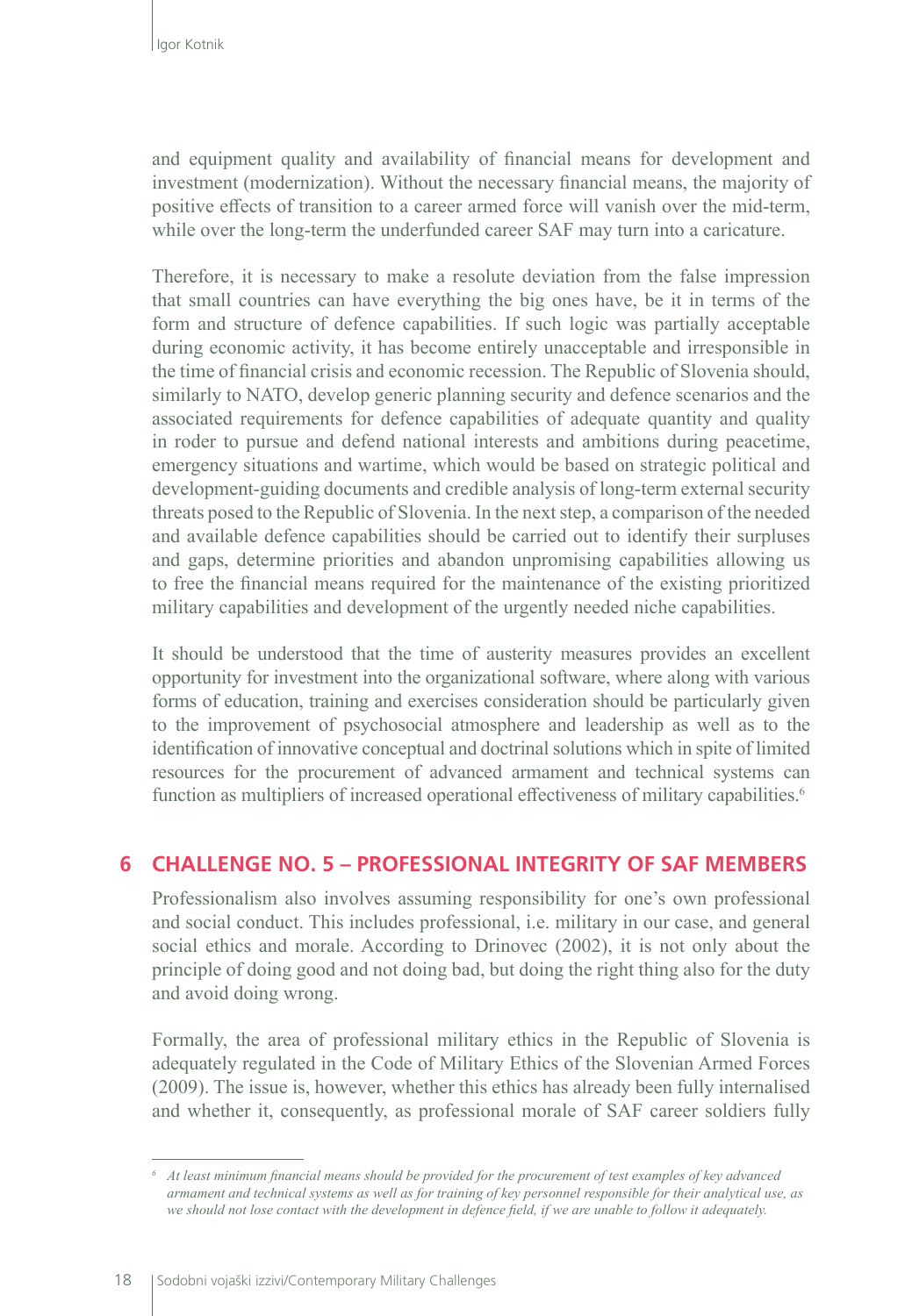meets ethical standards through their judgment and activity. I believe that in the Republic of Slovenia functional military professionalism is quite well developed, although there is still significantly more room for development in the field of ethical and moral military professionalism. Let me substantiate this opinion with two examples: professional values and professional integrity.

Drinovec (2002) points out insightfully that the mission of professions is not only to protect vulnerable population, but also vulnerable social values. According to Military doctrine (2006), the values of the Slovenian Armed Forces are rooted in general civilization values, the values of Slovenian society and specifics of the military activity character.

The fundamental common value shared by the members of the Slovenian Armed Forces is patriotism, on the basis of which the military also develops military values, such as honour, courage, loyalty, comradeship and commitment. It is probably generally agreed that these values are among the more vulnerable also in our society, hence the example set by military professionals in their protection and strengthening becomes even more important.

Although professions entail the required collective responsibility, even when pursuing and protecting vulnerable institutional and social values in the military organization, comradeship should not be in the service of concealing and protecting the individuals incapable of meeting of its ethical and moral standards, which brings us to the domain of professional integrity.

Rutledge (2011) believes that in terms of respecting moral principles people can be divided into two groups – those respecting and those ignoring the principles. The first group has developed a moral core composed of fundamental values. If these values represent a consistent whole in an individual, they are referred to as integrity. People, however, with no moral core, possess no personal integrity and behave in accordance with moral relativism. As already explained, definitions of professionalism commonly refer to the required existence of ethical codes, although it should not be ignored that the influence of ethical code is only as powerful in practice as it is powerful the moral foundation of an individual.

## **7 CHALLENGE NO. 6 – PROFESSIONALISATION AND MANAGEMENT OF THE CONFLICT OF INTEREST**

It is often assumed that professionalism involves quality in a non-appellate manner, or, inversely, that poor-quality services are often considered unprofessional. Professionalism is aimed at developing and providing goods and services of special quality, which meet the key needs of people (Svetlik, 1999), in our case (military) security. When fulfilment of the key needs requires subordination of individual needs and interests, we are entering the field of altruism which is also one of the characteristics of professions.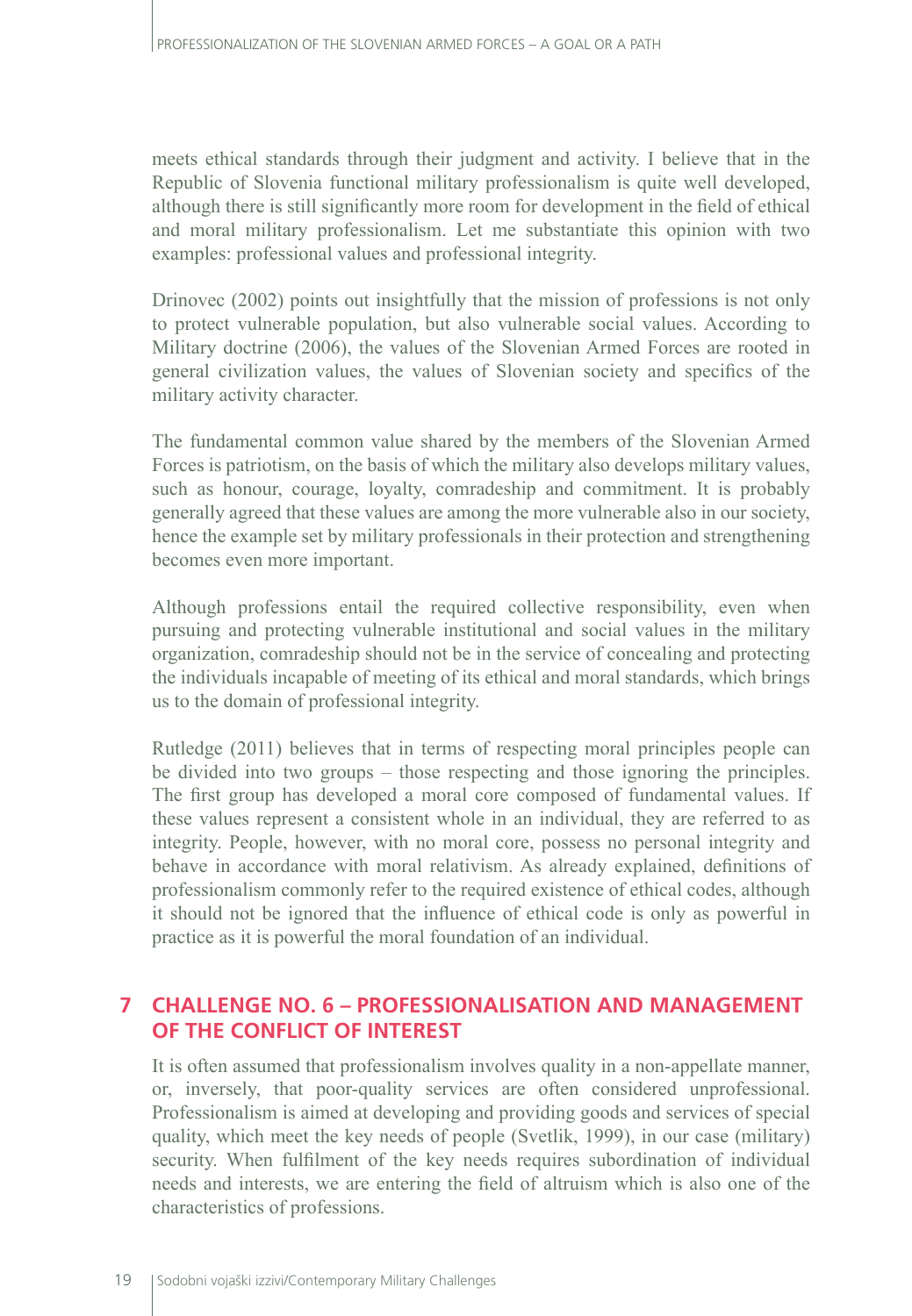The above, although in a more moderate form, is also summed up in the SAF Code of Military Ethics SV (2009), where SAF members »/.../ adjust their personal interest and goals to the interest of their unit and the Slovenian Armed Forces« In terms of pursuing individual interest goals, this is by all means a highly interesting dynamics which cannot be clearly established in each case. Depending on the character of individual's interests and goals, it can involve subordination, adjustment or just coordination, yet it is, by all means, unacceptable and wrong to give individual and narrow group interests and goals greater preference over general collective, institutional, state and national interests. The establishment level of the latter principle within the SAF is a matter of subjective consideration, although some objective indicators, such as the absenteeism level, particularly during prolonged field exercises, imply quite some development potential in this area.

Managing the conflict of interest represents one of the more complex professional development areas, since through the professionalization process clients increasingly regard professional expertise and services as unquestionable, thus justifying the expectations and demands of the representatives of a specific profession for a more advantageous social position. At this point specifically, maturity and social responsibility of a profession becomes evident, at the same time raising the question of its willingness to be exposed to various forms of external and internal control in as transparent and unforced manner as possible.

#### **8 CHALLENGE NO. 7 – EXTERNAL AND INTERNAL CONTROL OF MILITARY PROFESSION**

According to Drinovec (2002), professions are beyond the limit of necessity inclined to exploit the monopoly of maximizing economic and other interests of their members, potentially leading to decline or weakening of professionalism as a result of omitting control within the profession.

Occupations are typically controlled externally, while professions are at the same also exposed to internal control. In case of military profession, the external control is two-fold – the control of the state is performed through various institutionalized mechanisms, and the social control through public opinion. One of the main priorities of the military profession is, therefore, to maintain appropriate relations both with the political state and civilian society, where confidence of the state and society in military profession is of fundamental importance.

Such confidence depends primarily on the appropriacy of military profession activity and effectiveness of fulfilment of functional and social imperative, which demands from the military organization to develop and apply appropriate self-regulatory mechanisms of internal control. This should also involve adequate disciplinary and improvement mechanisms, and in the extreme case also the exclusion of those members who have failed to meet or respect professional standards.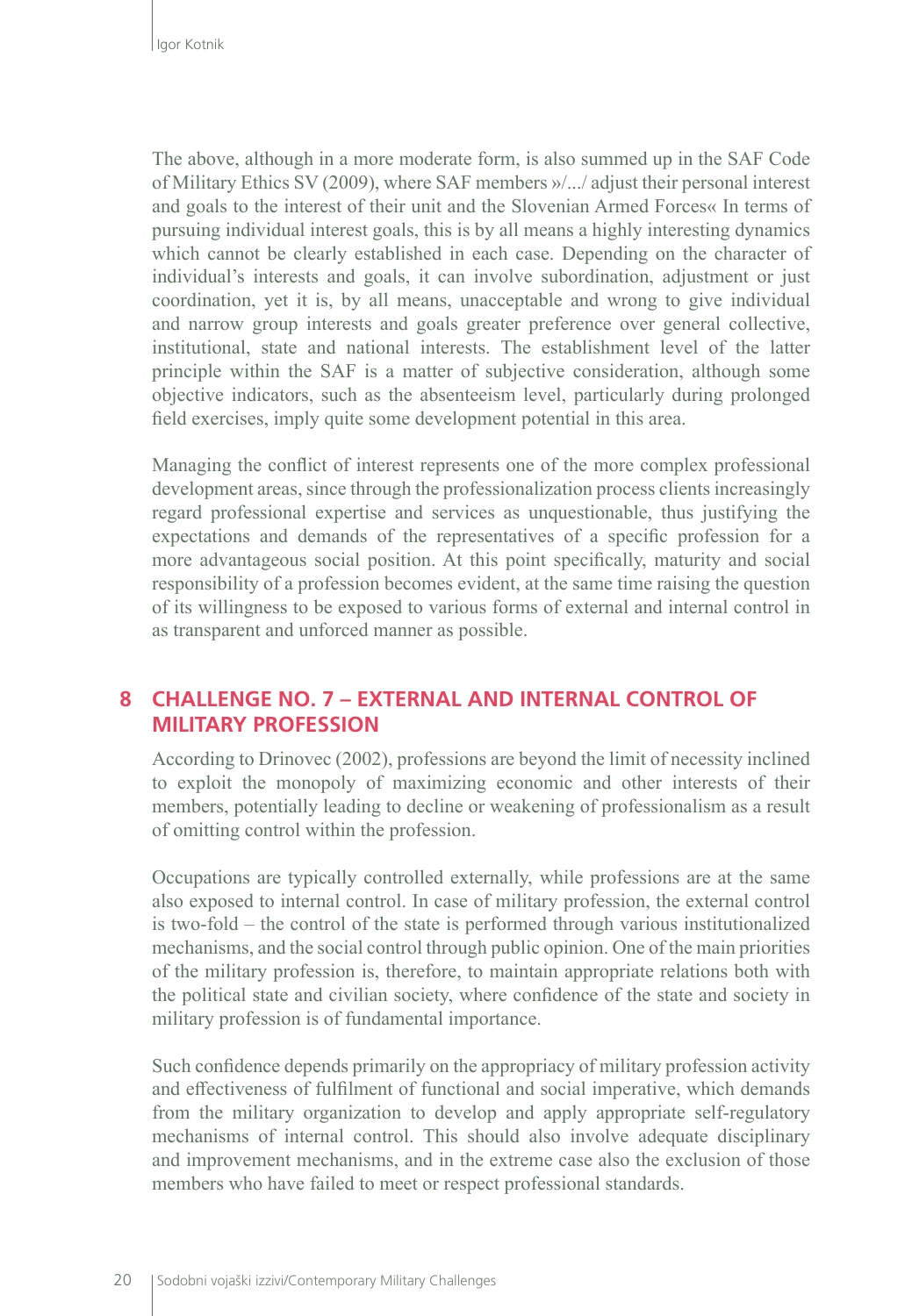The key challenge is to ensure appropriate synchronization of external and internal control mechanisms and guidance for a career army as being a highly complex social structure in its character. If external control is too strong, problems may arise as a result of impaired professional autonomy, or in the opposite case, a career army may become a highly unpredictable and unmanageable social structure. It can be concluded that internal military professional control and SAF guidance are still not fully developed in terms of function and structure, and the commanders still lack an appropriate set of tools of positive and negative sanctions to help them efficiently manage the career army.<sup>7</sup>

#### **9 CHALLENGE NO. 8 – PROFESSIONALISATION THROUGH CONTINUING EDUCATION**

Military profession, or increasingly the profession of arms, has been exposed to a continual adjustment and modification need, which stems from the changing political security, technological, military strategic, doctrinal and social determinants of contemporary world. Svetlik (1999) believes that professions have to develop appropriate mechanisms of internal adjustment to respond to changes in the environment, with those of education bearing the major importance.

Owing to the speed and scope of changes faced by professions, Svetlik argues (1999) that it is increasingly impossible and unreasonable to train new members for the accomplishment of concrete professional tasks during their initial training. He suggests instead to focus the initial training on general and widely applicable qualifications and knowledge providing a solid basis for subsequent continuous adjustments to the changing professional work.

Maybe some would oppose such a view, which however does not change the fact that the ability for efficient performance of professional work demands from all military personnel to participate in continuing education. It is essential to understand and accept that continuing education is no longer an advantage for officers and non-commissioned officers, but rather a necessity for soldiers as well. In the long run, the mere training and exercises will not, without appropriate education, equip them satisfactorily with the competences needed for task accomplishment in the increasingly complex environment sensitive to mistakes. A leap in philosophy cannot be immediate, but rather demands a gradual and comprehensive approach, where a personal professional example of the superiors and colleagues will be supplemented through formalized educational topics.

*<sup>7</sup> The only SAF disciplinary body is the Chief of the General Staff, who may transfer his authority to commanders, originally without this power. In contrast to the practice of the majority of career armies, SAF commanders cannot order custody for soldiers and also have more limitations in terms of remuneration than their international counterparts.*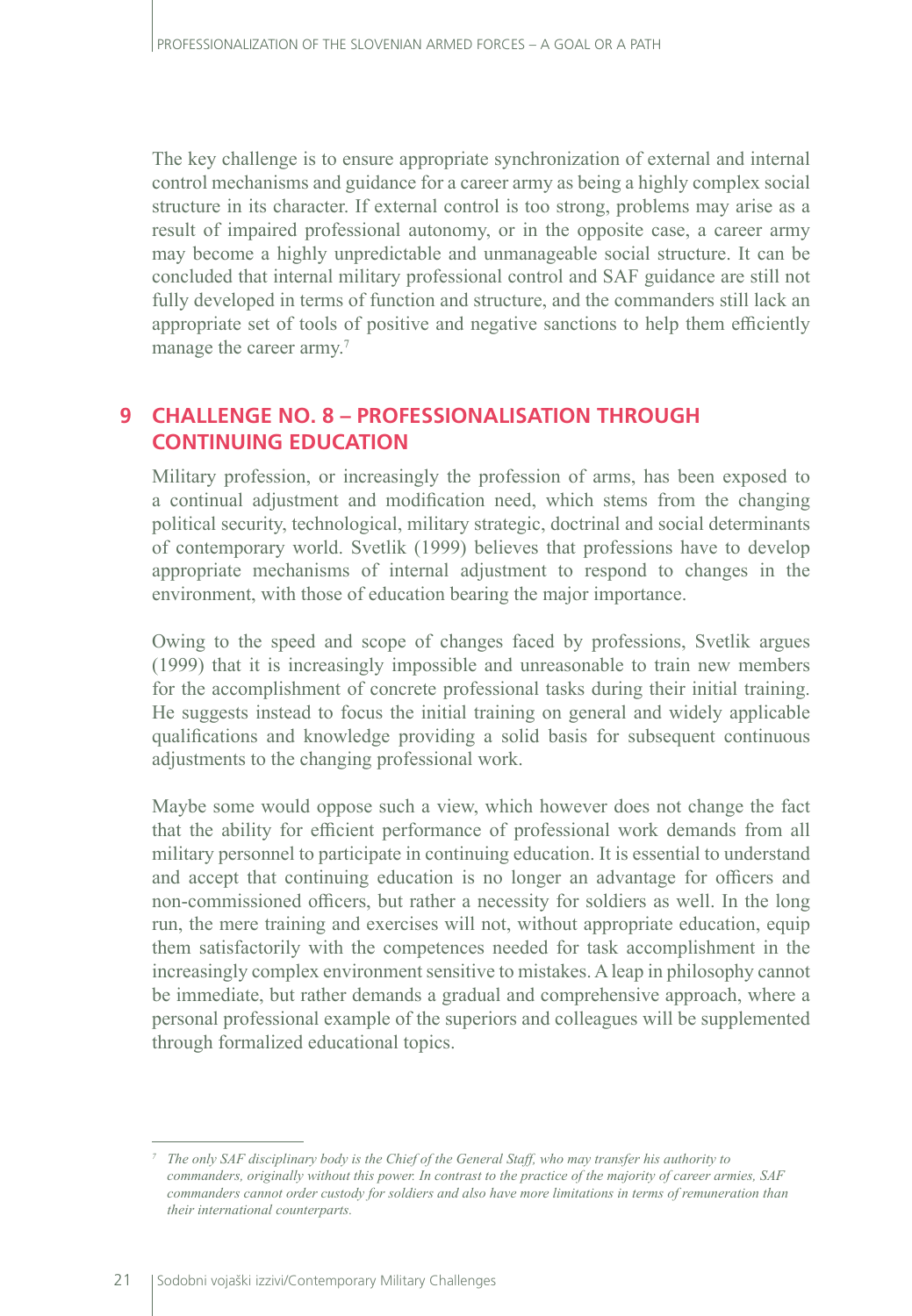### **10 CHALLENGE NO. 9 – PROFESSIONALISATION AS THE PATH WITHOUT END**

The project group in charge of the project *Transition to Professional Armed Forces Complemented with Contractual Reserve* (PROVOJ) was established in May 2002<sup>8</sup> with the task of launching the project no later than in February 2003. In accordance with the final report of the project PROVOJ (2009: 15), the SAF professionalization was aimed at fully addressing the issues of the emerging career army in the following 17 areas of sub-projects:

- PP 1 and 2: Project management and management plan,
- PP 3: Recruitment measures,
- PP 4: Manning of the Slovenian Armed Forces,
- PP 5: Military service retention and dismissal,
- PP 6: Care for the welfare of SAF members,
- PP 7: Dismissal of SAF members from military service,
- PP 8: Education and training,
- PP 9: Equipping with weapons and military equipment,
- PP 10: Further adjustments of legislation,
- PP 11: Infrastructure adjustments,
- PP 12: Funding,
- PP 13: Formal and legal advancement of military professions,
- PP 14: Cooperation with other ministries,
- PP 15: Slovenian Armed Forces and civilian environment,
- PP 16: Leadership,
- PP 17: Cooperation with economic sector.

Given the previous reasonable arguments of describing professionalization as a path and not as a goal, it may be agreed with the conclusion that it is a unique project (Final project report, 2009: 18, 23), yet not at all with a statement that it is a timely limited process. Moreover, the project, which was initially planned for the period up to the end of 2010, was officially concluded already at the end of 2007 without reaching some of the major project goals. The Final project report (2009: 42–90) lists the following working packages (ID) and task (N) or object (PR) goals:

- PR 3.19: Satisfied SAF members<sup>9</sup>;
- $N 4.2$ : Recruitment and selection of candidates will be carried out in the manner to achieve the end states of the manning level of permanent and reserve SAF structures;
- N 4.7: Units manned with contract reservists will be manned with former active duty members;

*<sup>8</sup> Document-no. 802-00-8/2002-1, dated 28. 5. 2002.*

*<sup>9</sup> Although the Service in the Slovenian Armed Forces Act addresses some of the negative trends, notably salary stagnation and welfare care, the following challenges still remain unresolved: emplyoment relationship for a limited period of time, distance from work, gap between expectations and reality (e.g. initial information and subsequent workload, prolonged abseentism etc.) and negative trends of labour market in terms of increased competitive offer of more attractive or safer jobs (Final report PROVOJ, 2009: 43). The latter is less evident during the period of austerity measures and economic recession, while all other trends are still topical.*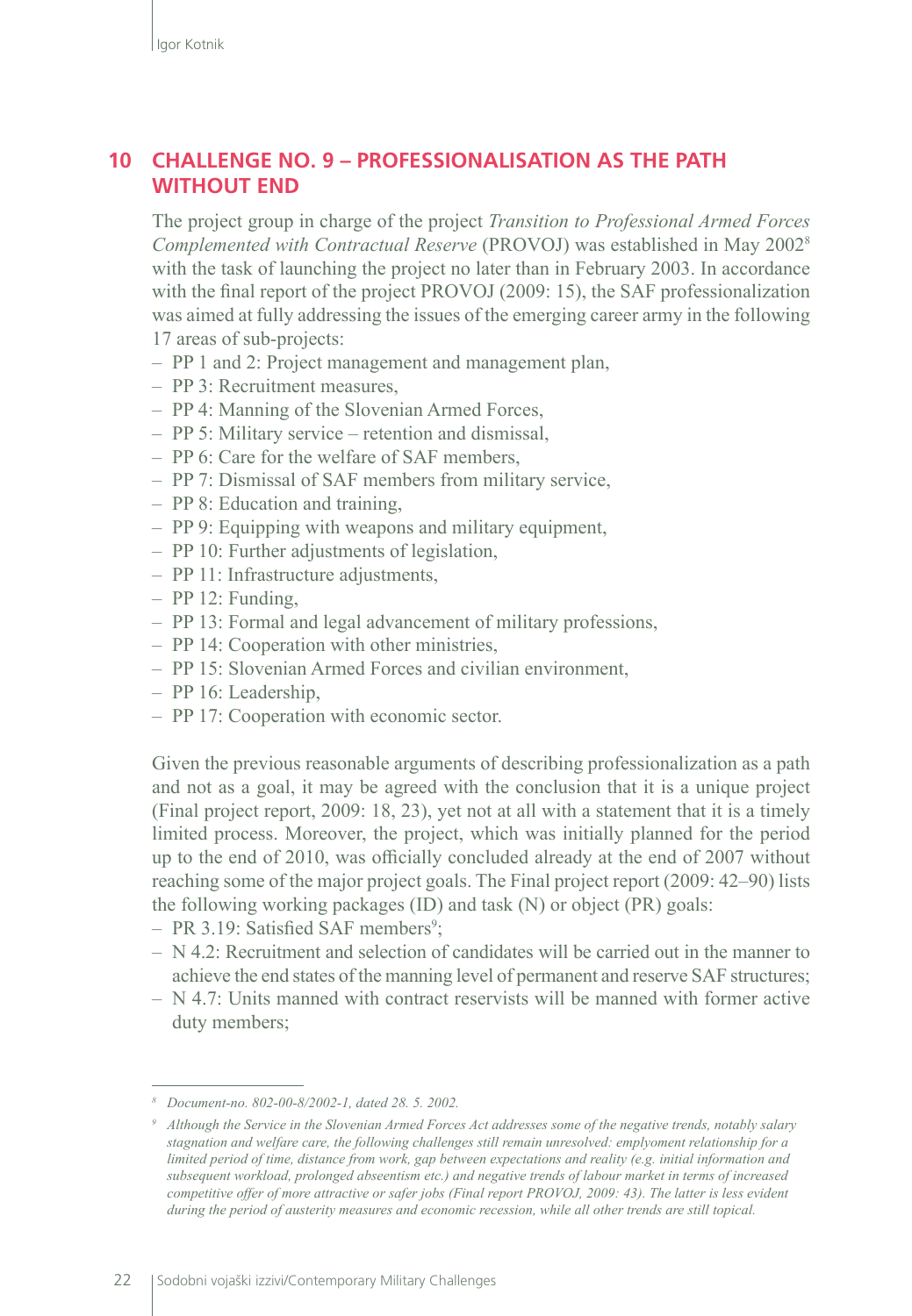- N 5.20, PR 5.19: Agreements on employment of former SAF members will be concluded with other ministries and major employers;
- PR 5.6: Conditions will be established to address the lack of appropriate personnel in SAF units and commands;
- PR 5.18: The organization of professions of former SAF members will be established;
- ID 651: Medical care will be provided;
- N 6.3, PR 6.3: The self-help system for family members will be introduced;
- N 6.6, PR 6.5: In accordance with resources, basic medical care will also be provided for family members of SAF members as part of the military medical service;
- PR 8.5: The acquired rights for issuing official deeds, certificates of education and qualification will be treated equally as those of related civilian professions;
- PR 8.6: Education and qualifications acquired during education and training in the SAF can be utilized for jobs upon the termination of employment in the SAF;
- N 11.7: Priority in adjustments or construction of housing units will be given to single members;
- ID 378: Educational programmes for standard professional knowledge and skills will be drafted and verified;
- PR 13.5: Arrangements will be made for the issuance of certificates and licences to all SAF members.

The Final project report (2009: 47) also states that the implemented task and object goals of the project have not been yet introduced into life and work of the constituent units of the Ministry of Defence and the SAF, or at least not sufficiently enough.

All of the above – the early completion, unsuccessful implementation of a significant number of major task and object goals as well as conclusions on incomplete implementation of some PROVOJ results in practice – leads us to consider the necessity of the project continuation, which is rather cautiously and secretly, yet undoubtedly, also indicated on page 27 of the Final project report. In the table presenting the final stage of the PROVOJ project, the *Final report PROVOJ* is followed by another two, *Continuation of professionalization programmes* and *PROVOJ II*. As specific areas of professionalization requiring further or continued attention, there was an explicit mention of salaries, infrastructure, family, welfare, leadership, relations, adjustments of legislation and SAF promotion, which, based on daily experiences, could be at least expanded with the career path, care for welfare of members, adjustments of legislation, cooperation with ministries<sup>10</sup>, complete system of criteria and programmes for selection and education and training in military leadership<sup>11</sup> and relations with civilian environment<sup>12</sup>.

*<sup>10</sup> Following the example of some other countries with career armies, it would be at least sensible to seek agreement*  with other ministries and introduce practice, whereby a minimum of one completed contract period in the role of *professional soldier would be the required career step for employment in some other state instiutions or professions.*

*<sup>11</sup> Example: A team-department for military leadership development is established, whose formation table and size of personnel, however, does not facilitate complete implementation of the tasks set. (Final project report, 2009: 93)*

*<sup>12</sup> This is particularly important in the context of, first, limitations of the role of military territorial commands and, subsequently, their disbandment as well as social expectations and the increasing pressure on reducing defence expenditure.*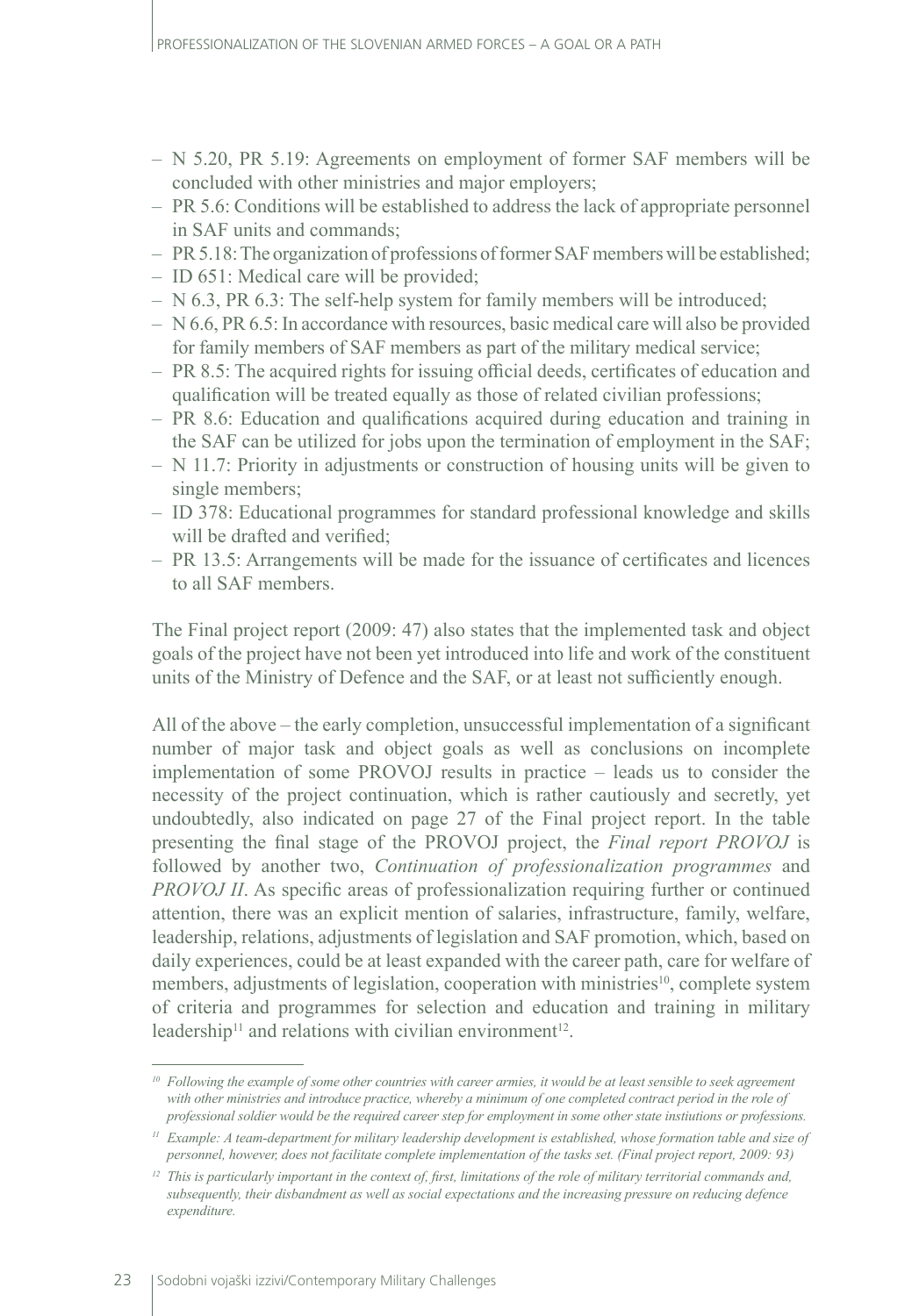The Final project report becomes more explicit about the need to continue the process of professionalization in the SAF on page 97: »We believe that SAF professionalization is a process requiring the further goal-orientation and implementation through all necessary projects« In the continuation of the final report, emphasis is laid upon the argument that professionalization mind-set is still inadequately introduced into the work of the Ministry of Defence and the SAF General Staff, necessitating the continuation of project work in order to achieve a proper perception and understanding of career military and military professionalism in all SAF structures and other environments which influence the status and functioning of the military organization.

This involves in particular the aspect of so-called functional professionalization<sup>13</sup> or the development and introduction of an appropriate way of thinking, planning and functioning, which, due to the inertia of human mind, represents one of the major challenges of any large-scale and profound system-wide changes, what transition to a career army and professionalization definitely is. This aspect of professionalization is especially important during this period of restricted defence funds, as the changed way of thinking commonly requires only little resources compared to its general positive effects.

A lot has been achieved along the twenty-year-long path from the Territorial Defence Forces, through the conscript to the career SAF and its professionalization, but the time has not come yet to rest on our laurels. **Conclusion**

> As any other social process, professionalization of a military organization is an oscillation. It should, therefore, be carefully controlled and guided as well as ensured that the internal oscillation is as little as possible and that the main activity despite occasional problems and stops stays predominantly positive.

> At the beginning of the third decade of our independent state it is time to re-evaluate whether the development of defence and military capabilities has indeed reached the expected stage given the normative, development-guiding and planning documents as well as military-strategic and social reality. We should be honest in explaining why we maybe somewhere else, not to judge about the past, but rather to prevent repetition of mistakes in the future. Encouraged by the negative impact of economic recession and financial crisis reflected notably in the reduction of financial means for defence needs of the state, we have to be prepared to take decisive, yet prudent action.

> Most likely we have found ourselves at the point when at least for some time we will have to get used to the idea of a less ambitious vision of the future SAF development in terms of its modernization and financial means. At the same time, all of its positive potential which has been over ignored in the past needs to be skilfully activated.

*<sup>13</sup> The PROVOJ project took into account and specifically emphasized the difference between functional and structural professionalisation, which enables the creation of adequate personnel, materiel and organizationalstructural base of a military organization.*